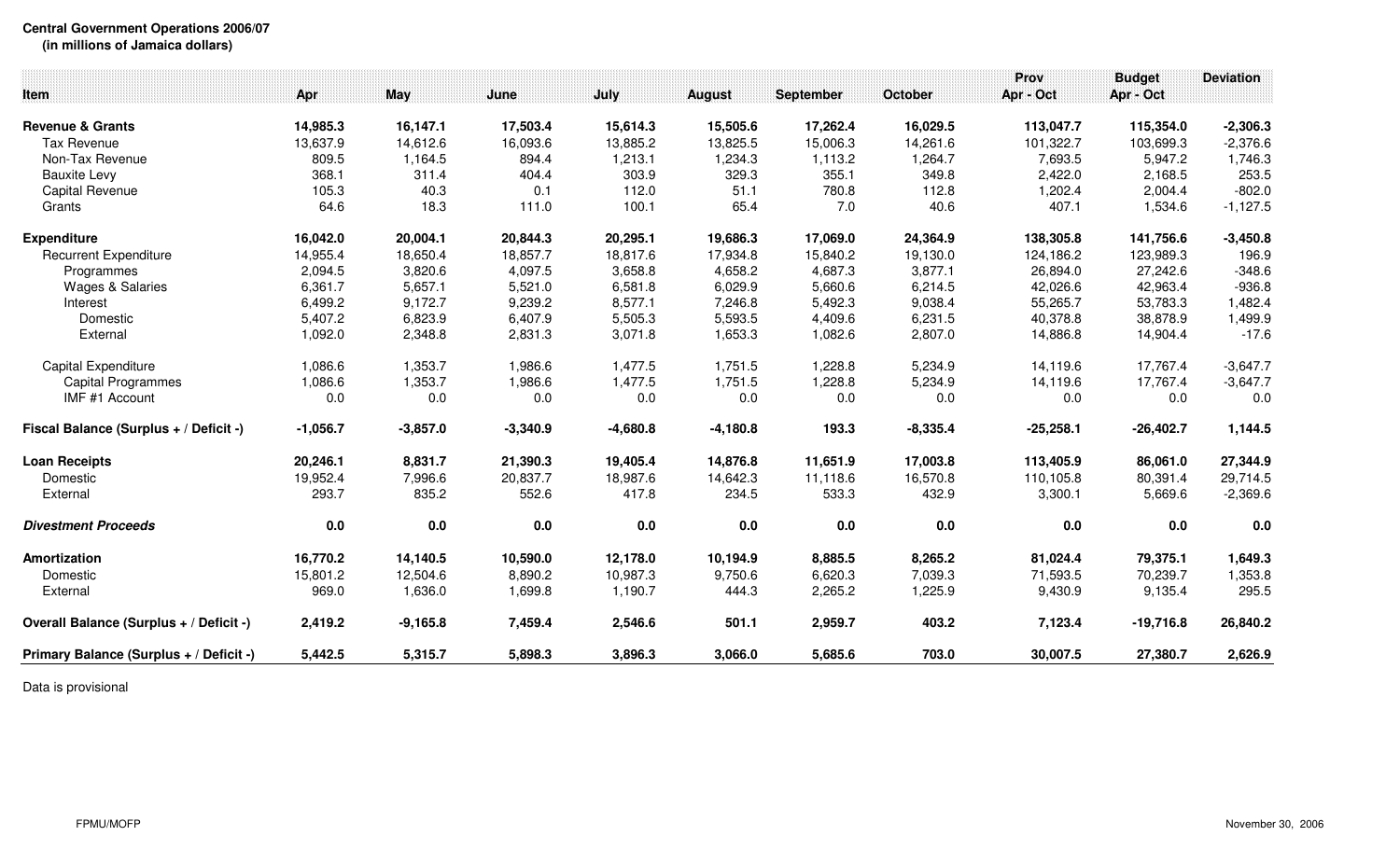## **Revenue Details 2006/07**

**(in millions of Jamaica dollars)**

| Item                        | Apr      | May      | June     | July     | <b>August</b> | September | October  | Prov<br>Apr - Oct | <b>Budget</b><br>Apr - Oct | <b>Deviation</b> |
|-----------------------------|----------|----------|----------|----------|---------------|-----------|----------|-------------------|----------------------------|------------------|
| <b>Revenue &amp; Grants</b> | 14,985.3 | 16,147.1 | 17,503.4 | 15,614.3 | 15,505.6      | 17,262.4  | 16,029.5 | 113,047.7         | 115,354.0                  | $-2,306.3$       |
| <b>Tax Revenue</b>          | 13,637.9 | 14,612.6 | 16,093.6 | 13,885.2 | 13,825.5      | 15,006.3  | 14,261.6 | 101,322.7         | 103,699.3                  | $-2,376.6$       |
| Income and profits          | 5,299.4  | 6,023.5  | 7,267.3  | 4,707.0  | 4,988.0       | 6,027.9   | 4,972.3  | 39,285.5          | 40,501.9                   | $-1,216.5$       |
| Bauxite/alumina             | 56.0     | 41.9     | 117.7    | 62.0     | 50.8          | 99.8      | 38.7     | 466.8             | 728.6                      | $-261.8$         |
| Other companies             | 331.4    | 147.8    | 2,671.3  | 899.2    | 629.4         | 2,354.2   | 239.6    | 7,272.9           | 8,130.2                    | $-857.4$         |
| <b>PAYE</b>                 | 2,712.3  | 3,103.0  | 2,952.4  | 3,013.8  | 3,328.4       | 3,365.0   | 3,647.1  | 22,122.1          | 23,336.5                   | $-1,214.3$       |
| Tax on dividend             | 12.2     | 5.5      | 9.6      | 11.0     | 54.3          | 11.1      | 41.0     | 144.6             | 110.6                      | 34.1             |
| Other individuals           | 128.3    | 121.2    | 173.1    | 140.9    | 89.6          | 142.6     | 97.3     | 892.9             | 1,229.0                    | $-336.1$         |
| Tax on interest             | 2,059.3  | 2,604.1  | 1,343.2  | 580.2    | 835.5         | 55.3      | 908.5    | 8,386.2           | 6,967.1                    | 1,419.1          |
| Environmental Levy          | $0.0\,$  | 0.0      | 0.0      | $0.0\,$  | 0.0           | 0.0       | 0.0      | $0.0\,$           | 0.0                        | 0.0              |
| Production and consumption  | 4,734.5  | 4,560.9  | 4,763.1  | 4,731.8  | 4,607.8       | 4,647.5   | 4,715.7  | 32,761.4          | 34,374.2                   | $-1,612.8$       |
| <b>SCT</b>                  | 212.7    | 179.7    | 210.3    | 218.2    | 212.8         | 214.1     | 426.0    | 1,673.7           | 2,481.7                    | $-808.0$         |
| Motor vehicle licenses      | 74.8     | 92.9     | 77.2     | 80.5     | 80.8          | 74.9      | 78.1     | 559.2             | 614.7                      | $-55.5$          |
| Other licenses              | 72.9     | 37.4     | 17.4     | 14.0     | 14.2          | 10.2      | 8.5      | 174.5             | 109.4                      | 65.2             |
| Betting, gaming and lottery | 91.3     | 85.1     | 83.6     | 89.3     | 93.5          | 79.7      | 111.0    | 633.4             | 655.4                      | $-22.0$          |
| <b>Education Tax</b>        | 624.2    | 709.7    | 733.2    | 733.2    | 700.8         | 831.8     | 716.9    | 5,049.9           | 5,263.5                    | $-213.6$         |
| Contractors levy            | 51.5     | 52.1     | 45.1     | 63.1     | 75.9          | 48.8      | 66.8     | 403.2             | 312.3                      | 90.9             |
| GCT (Local)                 | 2,933.0  | 2,811.3  | 2,741.5  | 2,824.1  | 2,722.2       | 2,710.2   | 2,558.1  | 19,300.4          | 19,966.6                   | $-666.2$         |
| Stamp Duty (Local)          | 674.3    | 592.7    | 855.0    | 709.3    | 707.6         | 677.8     | 750.3    | 4,967.1           | 4,970.6                    | $-3.5$           |
| <b>International Trade</b>  | 3,604.0  | 4,028.2  | 4,063.1  | 4,446.4  | 4,229.7       | 4,331.0   | 4,573.6  | 29,275.9          | 28,823.2                   | 452.7            |
| <b>Custom Duty</b>          | 1,123.9  | 1,204.7  | 1,357.3  | 1,319.2  | 1,543.3       | 1,309.0   | 1,355.4  | 9,212.9           | 9,452.8                    | $-239.9$         |
| <b>Stamp Duty</b>           | 79.5     | 93.0     | 68.0     | 76.9     | 92.3          | 59.1      | 85.7     | 554.4             | 568.8                      | $-14.3$          |
| <b>Travel Tax</b>           | 185.1    | 224.3    | 176.3    | 177.6    | 230.0         | 213.4     | 125.0    | 1,331.7           | 1,345.3                    | $-13.6$          |
| GCT (Imports)               | 1,528.1  | 1,738.6  | 1,777.0  | 1,859.7  | 2,057.7       | 2,084.2   | 2,203.9  | 13,249.3          | 12,875.9                   | 373.4            |
| SCT (imports)               | 687.4    | 767.5    | 684.4    | 1,013.0  | 306.3         | 665.2     | 803.6    | 4,927.5           | 4,580.5                    | 347.1            |
| Non-Tax                     | 809.5    | 1,164.5  | 894.4    | 1,213.1  | 1,234.3       | 1,113.2   | 1,264.7  | 7,693.5           | 5,947.2                    | 1,746.3          |
| <b>Bauxite Levy</b>         | 368.1    | 311.4    | 404.4    | 303.9    | 329.3         | 355.1     | 349.8    | 2,422.0           | 2,168.5                    | 253.5            |
| Capital                     | 105.3    | 40.3     | 0.1      | 112.0    | 51.1          | 780.8     | 112.8    | 1,202.4           | 2,004.4                    | $-802.0$         |
| <b>Grants</b>               | 64.6     | 18.3     | 111.0    | 100.1    | 65.4          | 7.0       | 40.6     | 407.1             | 1,534.6                    | $-1,127.5$       |